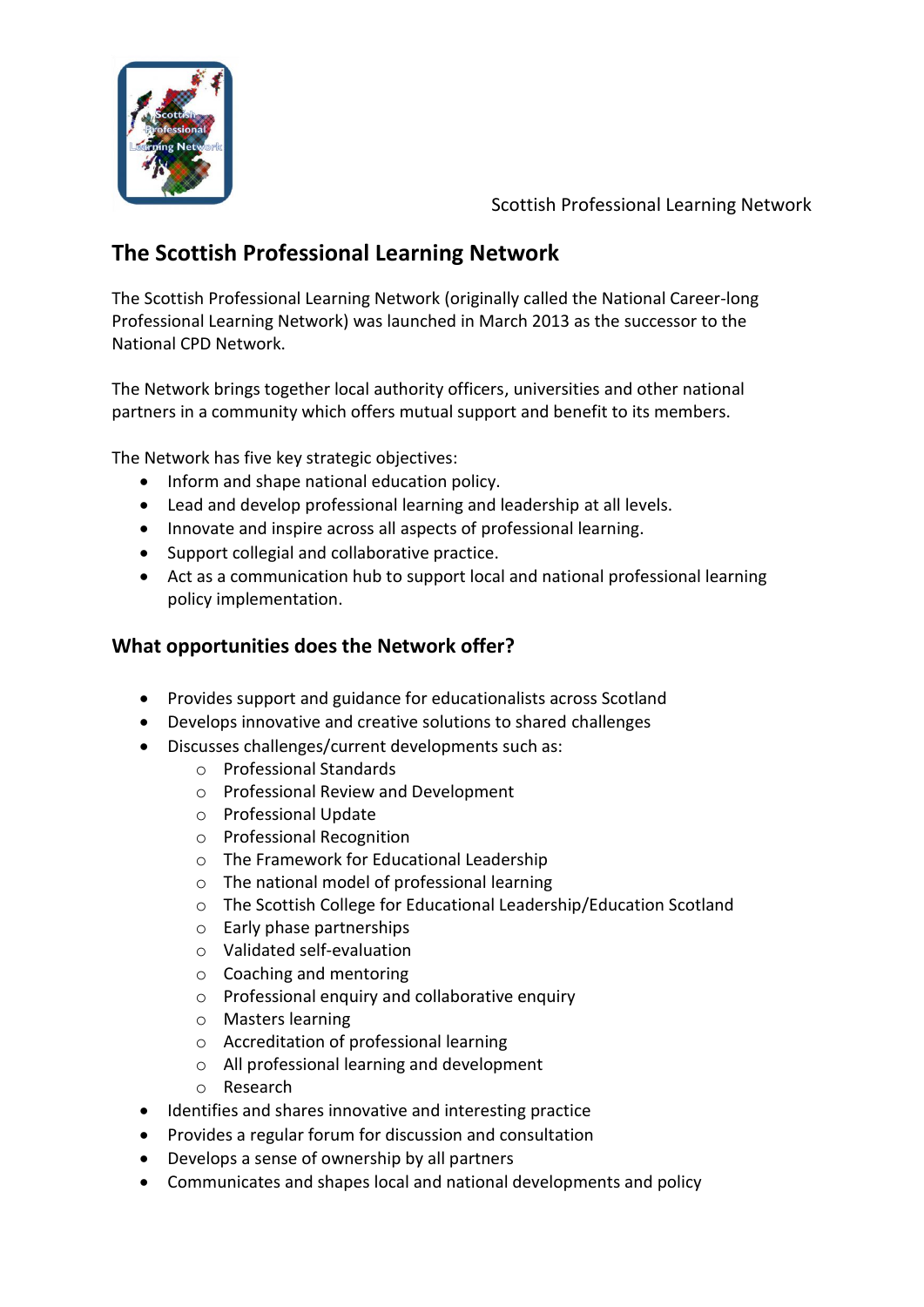

Scottish Professional Learning Network

### **Who is represented on the Network?**

- Local authorities
- Universities
- Scottish Council of Independent Schools
- Professional associations
- GTCS
- Scottish Government
- SCEL/Education Scotland
- Other interested organisations such as: Bord Na Gaidhlig, NGOs, Learning for Sustainability Scotland.

### **How will the Network operate?**

- See governance arrangements below.
- A virtual professional learning community will be available for members to connect with each other and more widely across the professional learning community.

March 2019